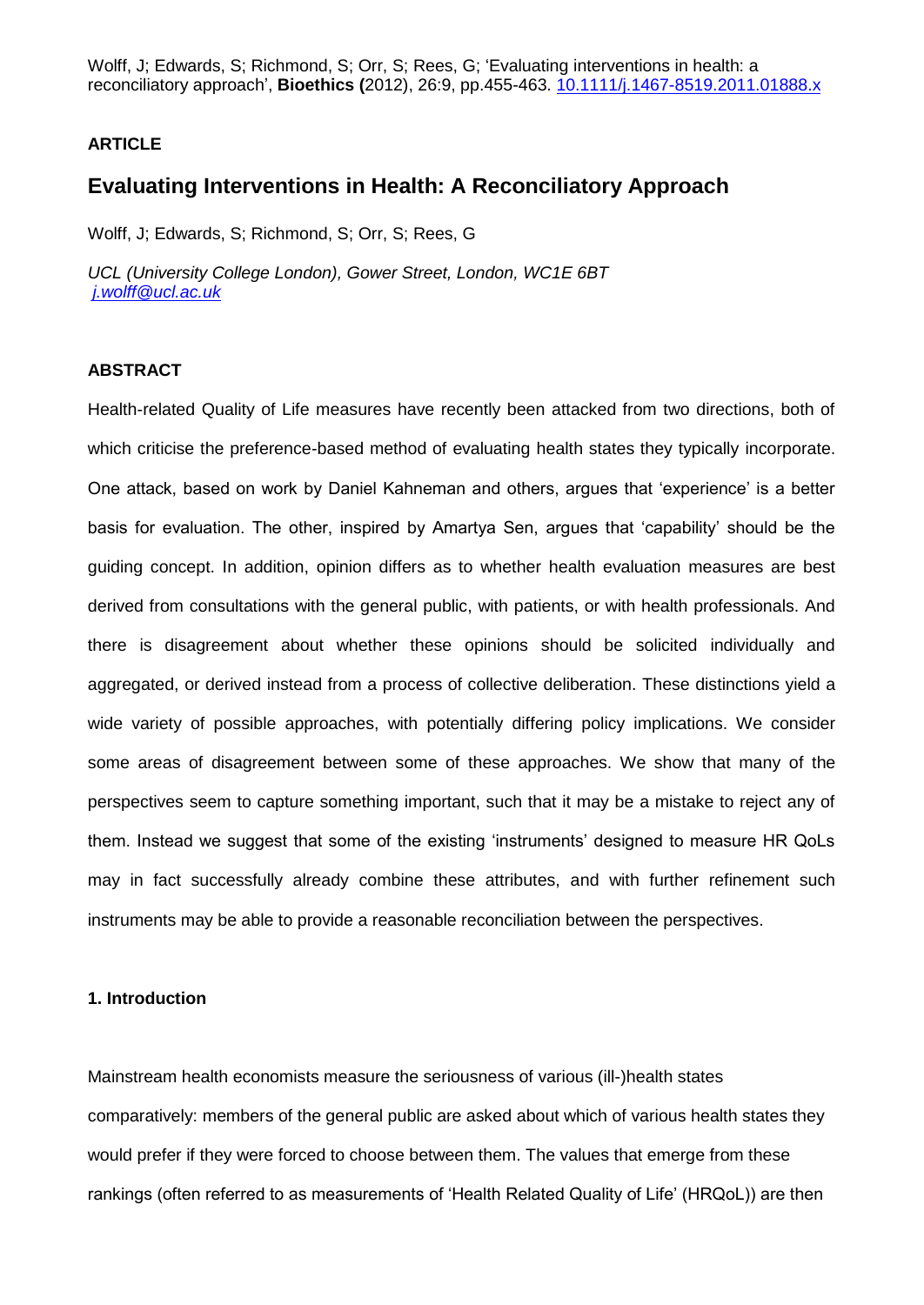used to answer questions of distributing scarce health care resources by incorporating them in calculations of Quality Adjusted Life Years (QALYs).<sup>1</sup>

However, some critics, notably Paul Dolan and Daniel Kahneman, have questioned this preference-based methodology. They argue that it is better to focus on people's actual *experiences* of the various health states in question.<sup>2</sup> A different type of criticism argues for some more objective form of evaluation. A number of authors, inspired by Amartya Sen, argue for a health capability approach, according to which what matters in various health states is how they affect or restrict the individual's capability to function in key respects.<sup>3</sup>

Alongside the difference in opinion about what constitutes the value of health states, there are different views **[Page 456 ]** about *who* should be asked to evaluate them. The three possibilities most often considered are: (i) the general public (ii) patients (iii) professional experts. Typically, these options match the three approaches set out above: the preference approach argues that the general public are the appropriate consultees, while the experience approach consults (experienced) patients, and the capability approach elicits the impact on capability to functioning of various health conditions from experts (often clinicians). But these pairings are not necessary; one might argue, for example, that the public and patients, rather than experts, should evaluate capabilities.<sup>4</sup>

These two distinctions, 'preferences/experience/capability' and 'public/patient/professional', cut across a third. Each group of consultees comprises a number of individuals, whose assessments

<sup>&</sup>lt;sup>1</sup> See, for example, Michael F. Drummond, Mark J. Sculpher, George W. Torrance, Bernie J. O'Brien and Greg L. Stoddart, *Methods of Economic Evaluation of Health Care Programmes*, third edition (Oxford: Oxford University Press, 2005).

<sup>&</sup>lt;sup>2</sup> Paul Dolan, and Daniel Kahneman, 'Interpretations of utility and their implications for the valuation of health, *The Economics Journal* 118 (2008): 215 – 234.

<sup>&</sup>lt;sup>3</sup> Daniel Hausman's argument that we should focus on the extent to which various health states 'restrict activities' is, broadly speaking, a capability approach (Daniel Hausman, 'Valuing health: a new proposal' *Health Economics* 19 (2010) 280-96. See also Richard Cookson 'QALYs and the capability approach', *Health Economics* 14, (2005): 817-829 and Jennifer Prah Ruger *Health and Social Justice* (Oxford, Oxford University Press, 2010).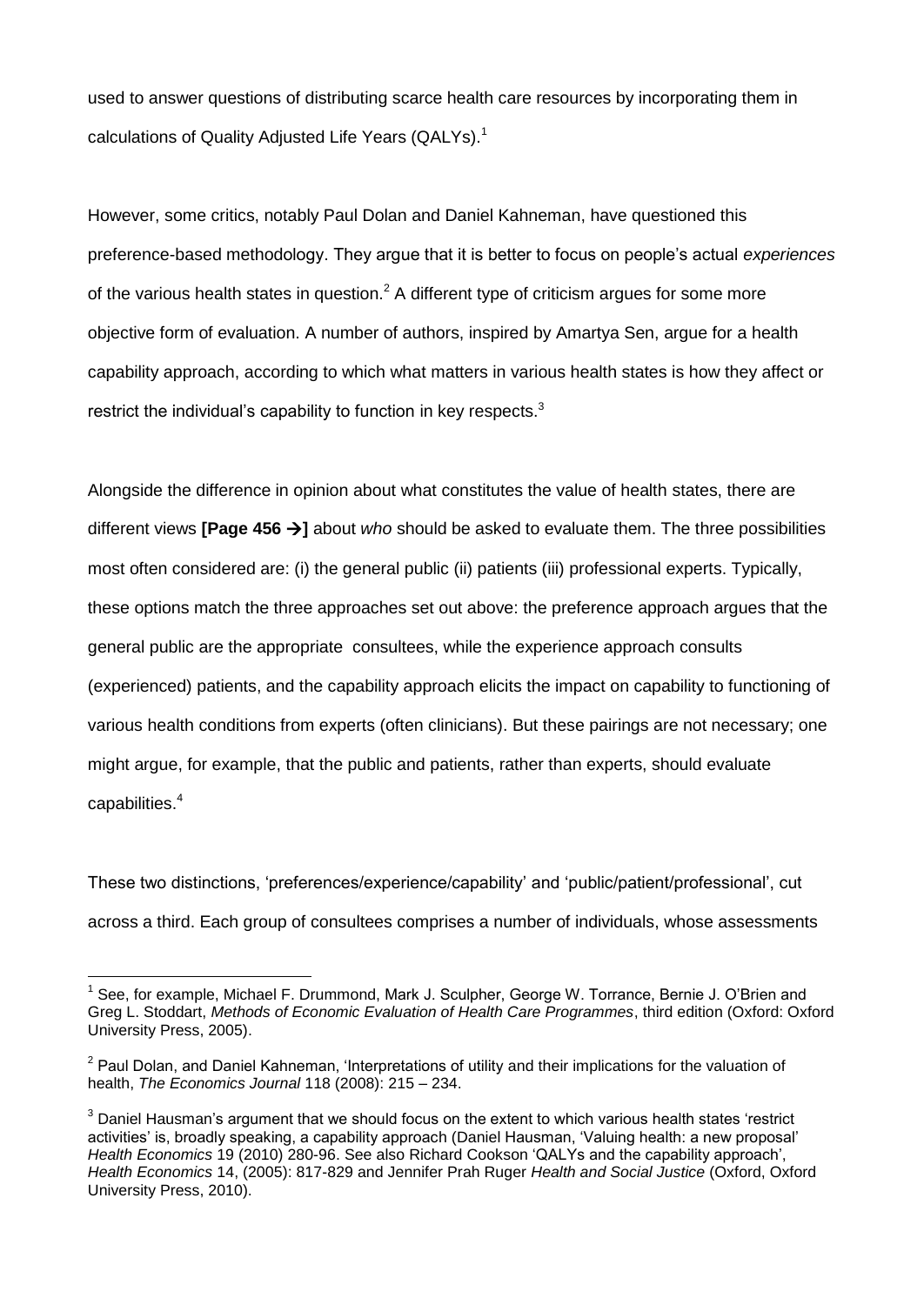may vary. How do we proceed from these individual judgements to a final output? One approach uses forms of aggregation, such as averaging. Another approach favours the use of group deliberation and discussion, with the aim of reaching a consensus view. Thus we must also distinguish between aggregative and deliberative methods of reaching a single judgement. Combining these distinctions generates a large number of different potential approaches. If we ignore variations as well as possible further 'hybrid' proposals, the 3x3x2 classification generates eighteen distinct approaches.

The philosophical foundations for the various approaches on offer are quite different and in theoretical and philosophical terms the best will be the one that, on reflection, we find to have best identified, and argued for, the 'real' determinants of the value of health states. Although this theoretical debate is of great importance and merits lengthy discussion, it is not the immediate concern of this paper. Our purpose, rather, is to consider, by examining some illustrative cases, how far the implications *in terms of practical policy*, differ across the three approaches. In other words, the question that we are considering is: what difference does it make, if any, which approach we adopt?

This enquiry cannot replace the larger theoretical question, but it can inform us about its urgency. For if it turns out that all measures converge in fact on the same (or very similar) judgements, we could continue to use existing methods (based on the preferences of the public) to value health, while perhaps reserving judgement about whether they are justified in themselves or because they happen to coincide in output with the 'correct' method, whatever that may be.

There are advantages in retaining use of the standard current methodology if it is possible. This methodology, as used, for example by the National Institute of Health and Clinical Excellence, attempts to assess a health intervention in terms of the QALYs that it provides. To do this it asks members of the public to express their relative preferences over differing health states. However it is a practical impossibility to gain data on all the many thousands of recognized conditions. Instead

<sup>4</sup> Daniel Hausman (2010) op cit.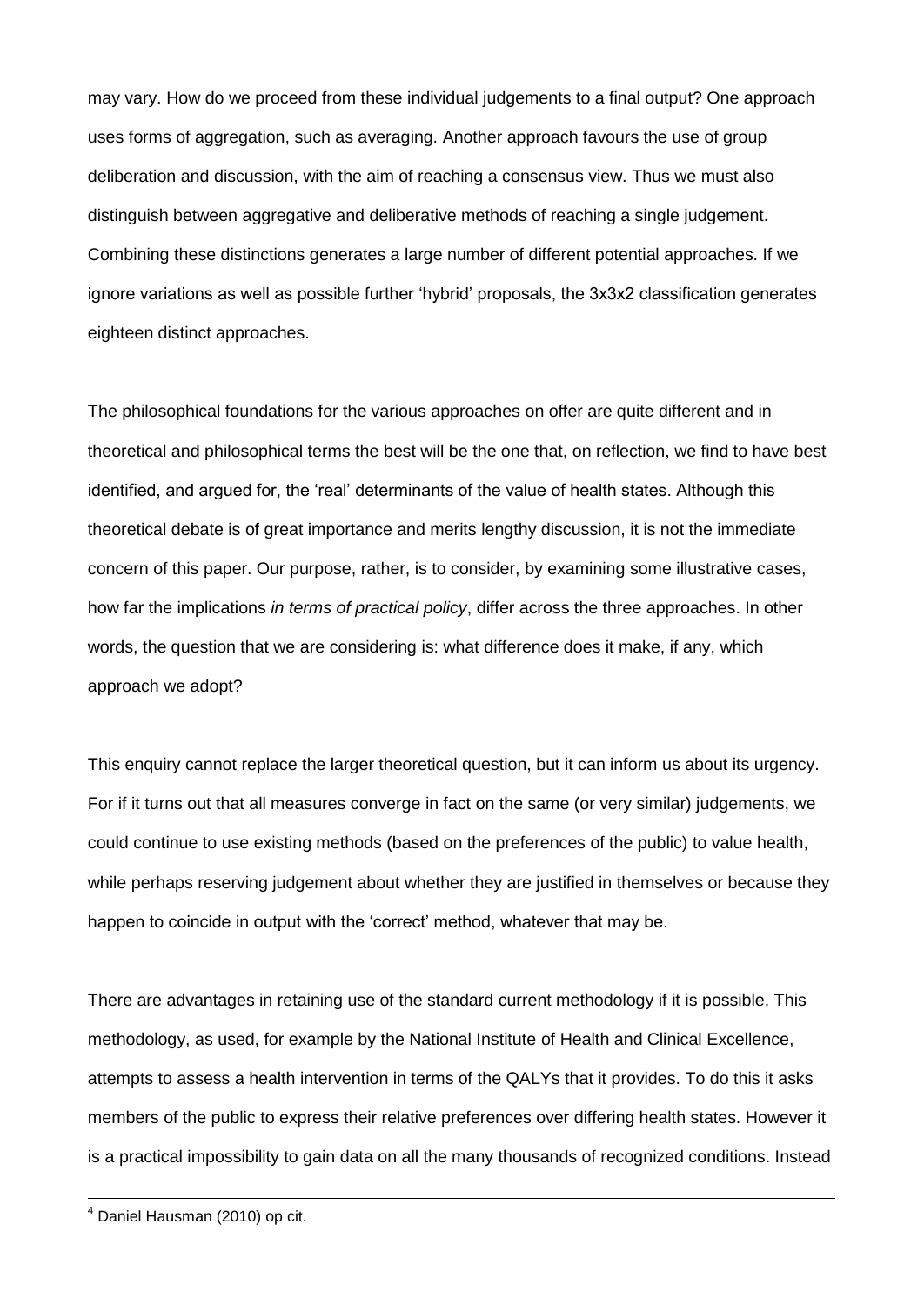health states are analysed using what is called the EQ-5D instrument. This analyses health states according to five dimensions. These are 'mobility'; 'self-care'; 'usual activities'; 'pain/discomfort'; and 'anxiety/depression'; each dimension divided into three levels of severity. The idea is not that the EQ-5D instrument provides a conceptual analysis of health, but rather if someone is in an adverse health state it will affect them in at least one of these dimensions. Preferences are elicited from members of the public among a sufficient number of health states to allow values to be inferred for different severity levels in different dimensions, which can then be used to calculate the values of health states that have not been investigated directly.

If there is general convergence in results from the different approaches to valuation then the advantages of retaining the current methodology are clear. It is well-established, and easier to use in some respects than the alternatives. For example, it is easier to obtain large amounts of data from the general public than from patients; the public can express preferences over a range of hypothetical conditions, whereas patients with experience need to be found for each condition. And there are clear methods for converting preferences into the type of cardinal measures needed for resource allocation, whereas there is not yet any comparable consensus about how to quantify experience or capability. Accordingly, if there are in practice no, or small, differences between the methods of valuation, there is good reason to remain with what we have.

On the other hand, if we find that there *are* significant differences in outcome when we use the different measures, that has important immediate consequences for priority setting. In this scenario, the theoretical discussion becomes more pressing. It is instructive, therefore, to start with our question of what difference, if any, it makes which measure is used.

Our argument here is that there are significant differences between the measures in some cases, yet nevertheless it is possible to retain the current methodology, albeit in substantially modified form. To show this we first rehearse existing research that shows significant differences between the approaches, and then we consider methods of reconciliation. However we do not attempt to discuss all possible approaches to measurement as indicated above. A full comparison of these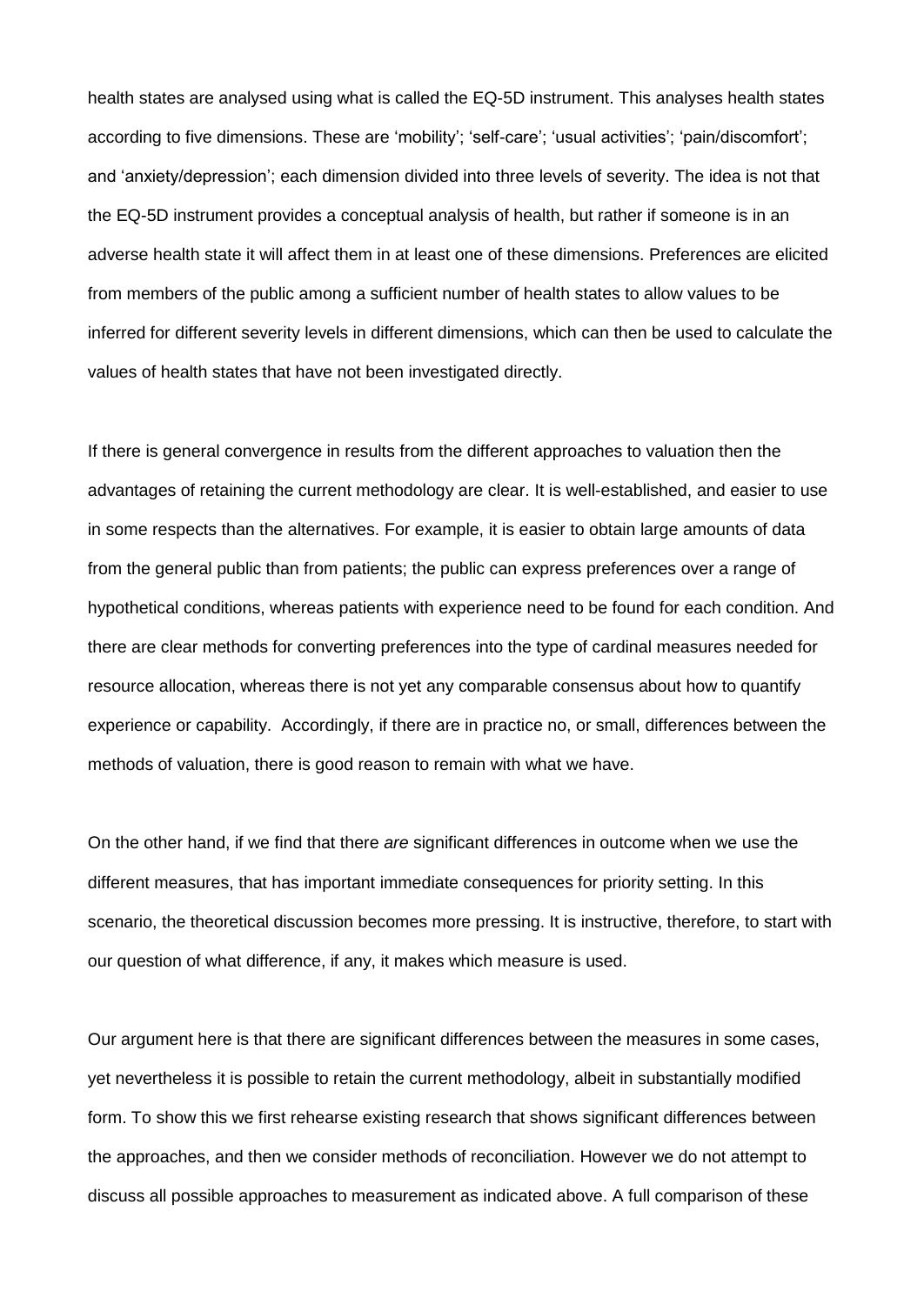would be a lengthy and laborious undertaking. Moreover, as some of the potential combinations are difficult to motivate, an exhaustive treatment is not worthwhile. In this paper we try to bring out some important differences between some **[Page 457 ]** of the approaches by examining three pair-wise comparisons that reflect the options most salient in the literature:

i) public preferences vs patient experience

- ii) public preferences vs professional judgements of capability
- iii) patient experience vs professional judgements of capability

Having done this we will turn to the task of reconciliation.

## **2. Public preference versus patient experience**

1

Dolan and Kahneman argue that evaluations should be experience-based rather than preferencebased on two main fronts. First, they point to decades of research (much by Kahneman and associates), that casts doubt on the reliability and stability of reported preferences. In particular, they emphasise the distorting influence of 'focusing effects'. Asking someone to express a preference about a particular health condition (whether or not they have it) requires them to focus their attention on something that may in reality bother those people who have the condition for only a small portion of each day. Where this is the case, the respondent is likely to exaggerate its severity in her report. Second, they draw on a range of studies that show that people suffering from some conditions, including paraplegia and even tetraplegia, defy expectations: their reported happiness levels are not substantially lower than those of a control group of people without these conditions. These results suggest, of course, that there are some conditions to which patients are able to 'adapt'.<sup>5</sup> Interestingly, these similarities in experience persist whether the patient has acquired the condition since birth or was born with it. $6$  By contrast, members of the public express

<sup>&</sup>lt;sup>5</sup> Paul Dolan and Daniel Kahneman (2010) op cit.; Gary L. Albrecht, and Patrick J. Devlieger, 'The disability paradox: high quality of life against all odds' *Social Science and Medicine* 48 (1999): 977-988; and K.M. Hall, S.T. Knudsen, J. Wright, S.W. Charlifue, D.E. Graves, and P. Werner, 'Follow-up study of individuals with high tetraplegia (C1-C4) 14 to 24 years post injury', *Archives of Physical Medicine and Rehabilitation* 80 (1999): 1507-1513.

<sup>&</sup>lt;sup>6</sup> N. Abrantes-Pais Fde, J.K. Friedman, W.R. Lovallo, and E.D. Ross, 'Psychological or physiological: why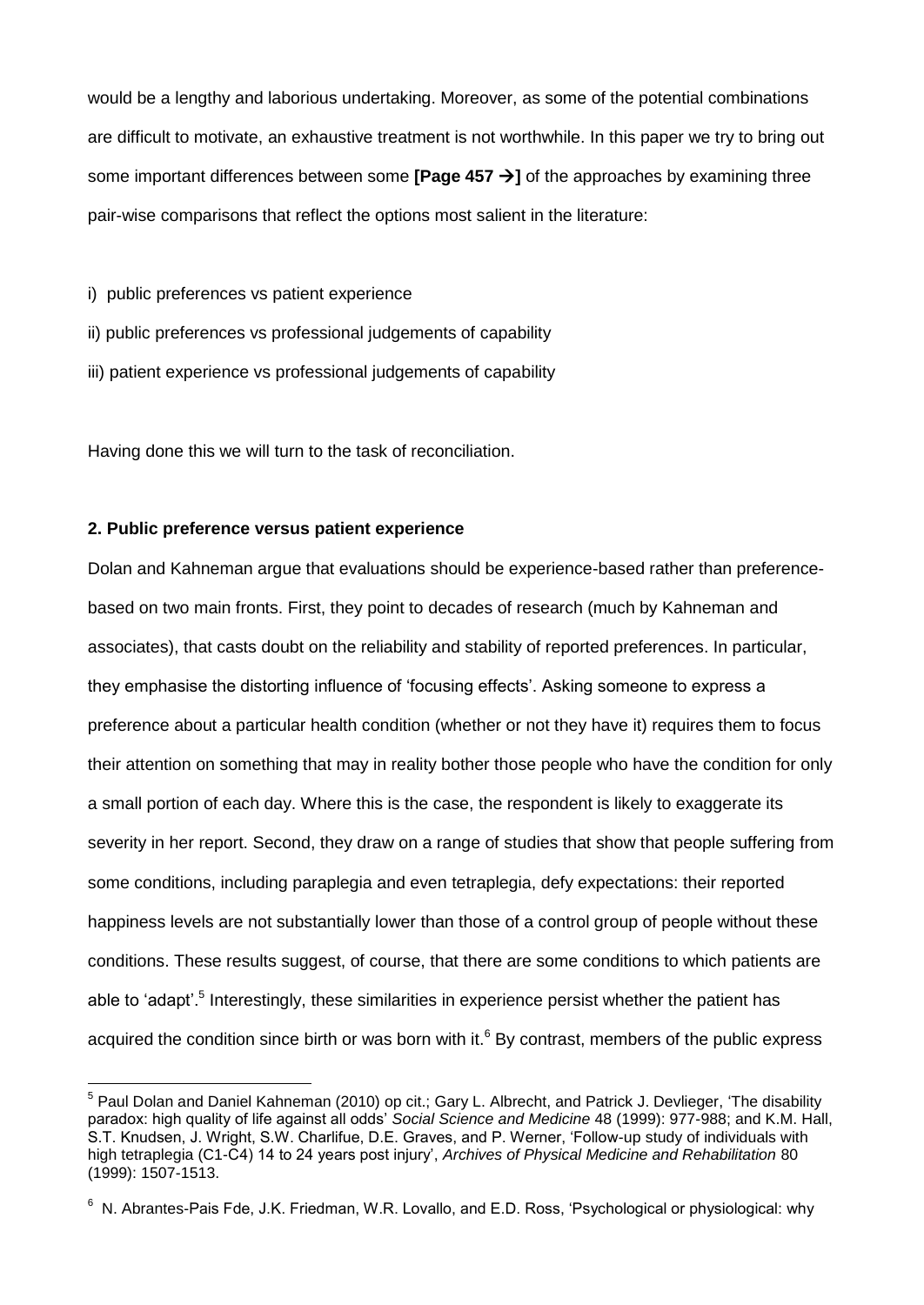very different views from these patients. In one UK study of more than 1000 people who were asked how they would regard being 'confined to a wheelchair for the rest of your life' around 28% of people said that it would be as bad as death, and a further 24% regarded it as worse than  $death<sup>7</sup>$ 

The paraplegia case involves a severe condition, but the public also 'exaggerates' in less severe conditions, such as osteoporosis.<sup>8</sup> Other studies reveal cases where the difference goes in the other direction; that is, where the experience is worse than the public imagine. These cases may include mental illness, and chronic pain. And some conditions appear to cause 'maladaptation', where the patient experience becomes worse over time, not better.<sup>9</sup>

Dolan and Kahneman use these findings to emphasise the discrepancy between what they call 'decision utility' revealed by expressed preferences (whether of the public or patients), and 'experience utility', elicited by day-reconstruction methods, in which patients log the quality of their experience during periods of the previous day. Two of our sets of distinctions are in play here: Dolan and Kahneman contrast experience-based measures to preference-based measures, and patient consultees to the general public, arguing in each case for the former.<sup>10</sup> In other words, they reject both elements of the currently dominant public preference approach.

Given the significant differences found in the studies to which we have referred, one would expect the policy implications of a decision to move from the current approach to an alternative patient

are tetraplegic patients content? *Neurology* 69 (2007): 261-7.

 $^7$  M.W. Jones-Lee, M. Hammerton and P.R. Philips, 'The value of safety: results of a national sample survey', *The Economic Journal* 377 (1985): 49-72, p. 54.

**<sup>8</sup>** Sherine E. Gabriel, Terry S. Kneeland, L. Joseph Melton, Megan M. Moncur, Bruce Ettinger and Anna N.A. Tosteson 'Health-related quality of life in economic evaluations for osteoporosis. Whose values should we use?*' Medical Decision Making*, 19 (1999): 141-148.

 $9$  Relevant studies are summarized in Dolan and Kahenman (2010) op cit.

<sup>&</sup>lt;sup>10</sup> See also Peter A. Ubel, George Loewenstein, and Christopher Jepson, 'Whose quality of life? A commentary exploring discrepancies between health state evaluations of patients and the general public', *Quality of Life Research* 12 (2003): 599–607 and D.G. Fryback, 'Whose quality of life? Or whose decision?', *Quality of Life Research* 12 (2003): 609-10.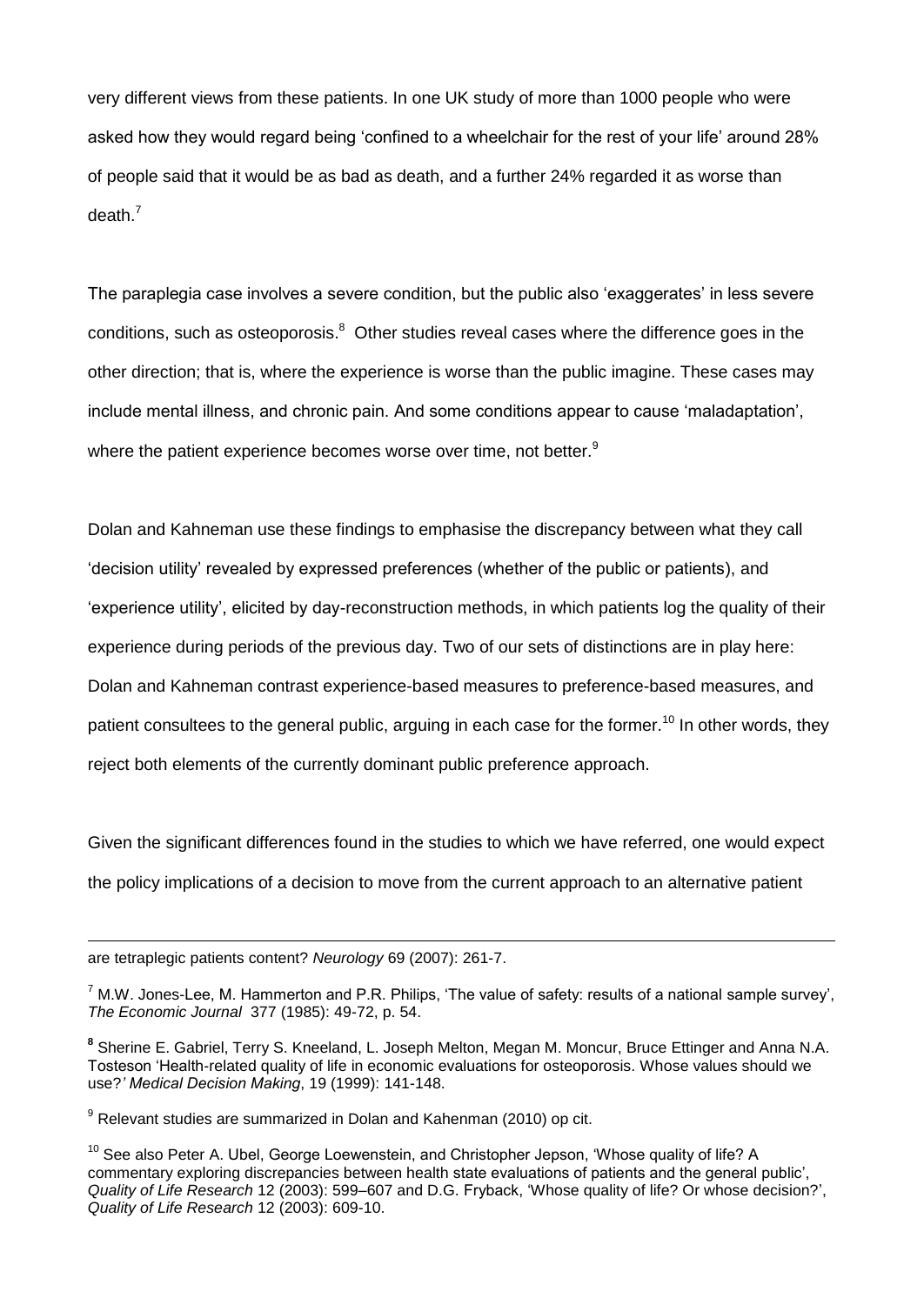experience perspective to be significant. Dolan and Kahneman point out that one consequence would be a shift of resources towards mental health care and pain relief. But given fixed budgets, any 'shift' will entail a reduction elsewhere; presumably, on this approach, in those areas – such as physical disability - where most adaptation is observed. If adaptation is as thoroughgoing as it appears, it is arguable that far less should be spent to help patients overcome or avoid those conditions to which they can be expected to adapt.

Suppose for example that a patient needs a life-saving operation. The surgeon can either perform a cheap procedure that leaves the patient with severe mobility problems, or a more expensive operation from which the patient can be expected to make a full physical recovery. Given the public's aversion to mobility restrictions, the public preference approach is likely to support the expensive operation, while reports of (disabled) patient experience would shift the balance of opinion towards the cheaper operation. Hence the switch to experience measures would have significant effects (not all obviously welcome). As Dolan and Kahneman observe, 'all else equal, if adaptation to one condition is more complete **[Page 458 ]** than to another, then the former will be given less priority than the latter'.<sup>11</sup> Of course the 'all else equal' clause is vital. It may be expensive to provide the circumstances necessary for successful 'adaptation', and the transitional suffering often experienced by patients before adaptation is achieved must also be taken into account.

There are other types of case, not involving adaptation, where we might also expect similar divergence. With some kinds of mental dysfunction (including some Alzheimer's cases), the patient's experience is not unhappy, yet members of the public typically express a strong preference against the condition.

In light of these cases it is worth thinking about the reasons for some of some of the public's

 $11$  Dolan and Kahneman (2010) op cit. p. 216.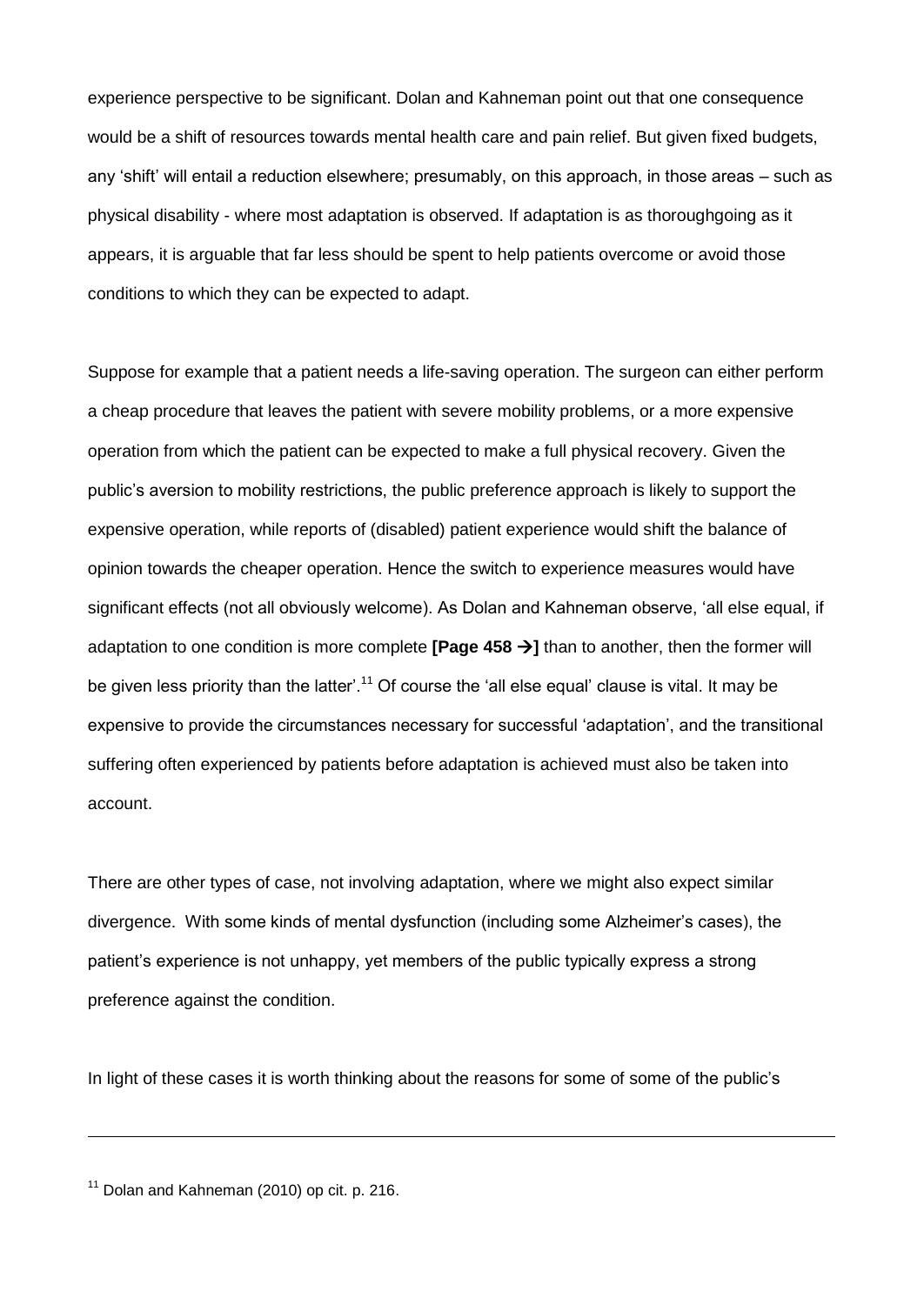preferences: do they 'exaggerate' the badness of some experiences, or are they subscribers to the 'capability' approach, preferring a life with fewer restrictions even if it does not guarantee a better subjective experience?<sup>12</sup> We return to these issues below.

## **3. Public preferences versus professional judgement of capability**

Within the philosophical literature capability measures were introduced partly in response to the very issue of adaptive preference.<sup>13</sup> The 'happy slave' example shows why subjective reports of well-being or the expression of someone's preferences might both be inadequate guides to value: even if a slave is happy, and prefers slavery to freedom, nevertheless, it is argued, he or she has real interests that are undermined by slavery. The notion of 'capability' puts flesh on the bones of 'real interest'; capabilities are, in Sen's formulation, freedoms to 'do' certain valuable activities, or to 'be' a certain sort of person. Restricting one's range of activities diminishes one's capability. On such a view a disabled person is in one way like the slave, insofar as both are restricted in their activities.

The issue of adaptation is not however directly germane to the comparison between public preferences and professional judgments of capability considered in the present section: it is patients who adapt, and our present comparison leaves the patient's perspective out. For the purposes of this comparison, the question to consider is what differences one might expect between the public's preferences concerning health states and capability-based 'expert' judgments

 $12$  Some data even suggests that accident victims are as 'happy' as lottery winners. P. Brickman, D. Coates, and R. Janoff-Bulman, 'Lottery winners and accident victims: is happiness relative?' *Journal of Personality and Social Psychology* 36 (1978): 917-927. It is also possible that people may be genetically disposed towards a personal happiness 'reference level', which supports the idea that people adapt to major life events. See A.E. Clark, E. Diener, Y. Georgellis, & R.E. Lucas, 'Lags and leads in life satisfaction: A test of the baseline hypothesis.' *Economic Journal*, 118, (2008). F222–243, and Alexander Weiss, Timothy C Bates, and Michelle Luciano. 'Happiness is a personal(ity) thing: the genetics of personality and well-being in a representative sample', *Psychological Science* 19 (2008): 205-210. See also G. Livingston, C. Cooper, J. Woods, A. Milne and C. Katona, 'Successful ageing in adversity: the LASERAD longitudinal study', *Journal of Neurology. Neurosurgery and. Psychiatry* 79 (2008): 641-645. The idea that patient and public perspectives can diverge has been contested by M.G.T. Dolders, M.P.A. Zeegers, W. Groot., and A. Ament, 'A meta-analysis demonstrates no significant differences between patient and population preferences,' *Journal of Clinical Epidemiology* 59 (2006): 653-664, although it is not clear that the results of the paper really do demonstrate what is claimed.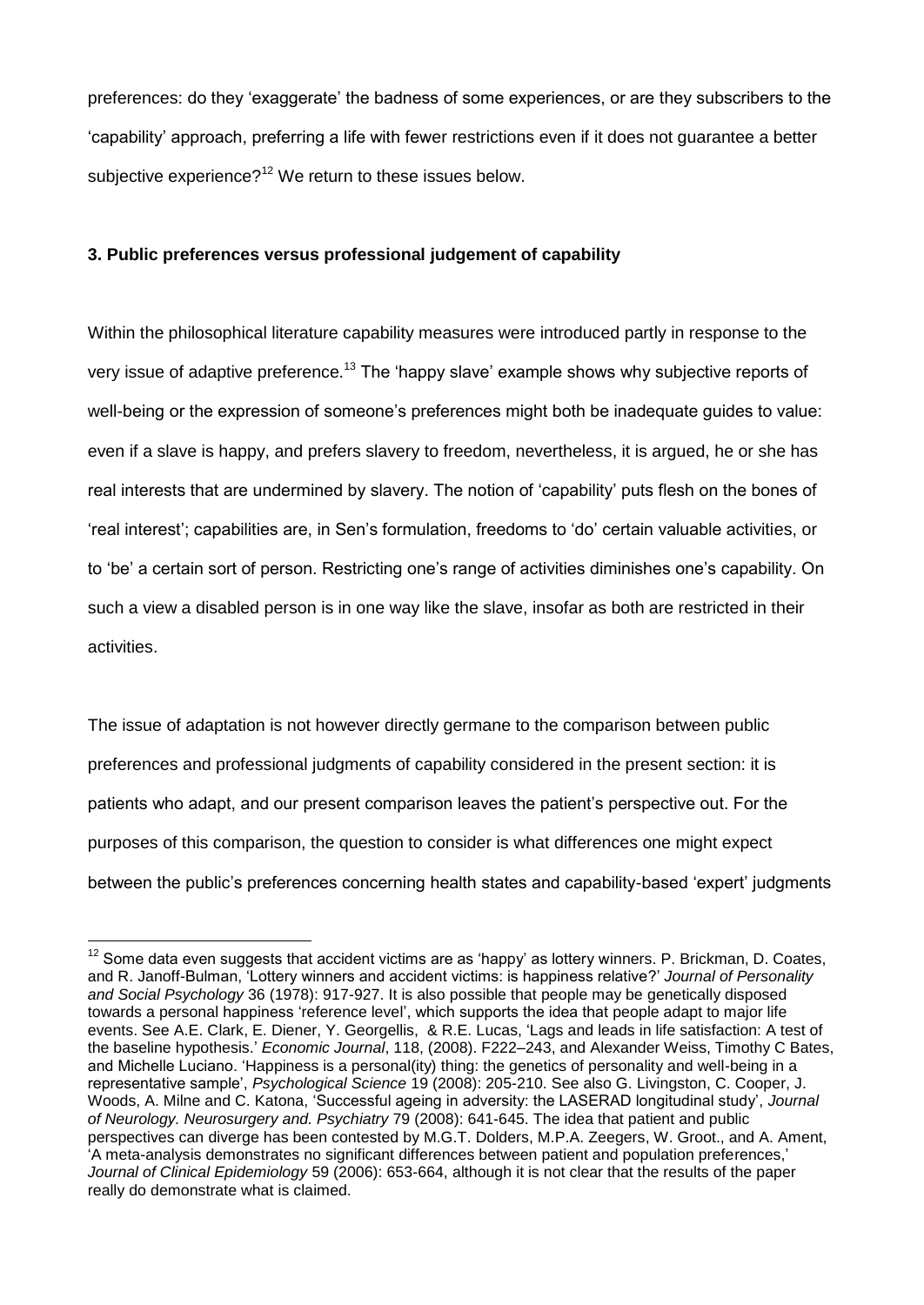about the value of those states.<sup>14</sup> As before, if there is no reason to think that there will be significant differences, then it does not matter for the purposes of policy which approach is used.

Daniel Hausman provides examples to illustrate possible divergences between public and expert judgment: 'Members of some social group might cherish impairments such as epilepsy as signs of divine favor. Their preferences would not be a good guide to their health'.<sup>15</sup> Sceptics might dismiss this case as a typical philosopher's fanciful example, with no bearing on actual policy. Yet there are similar real cases. It is easy to imagine that in a society where female circumcision or foot binding were prevalent, the public might rate the harm of these procedures (even in terms of health) lower than doctors. It could turn out that on a public preference approach, these procedures would have to be regarded as *improving* health in that society. From a more 'objective' standpoint, this result is unfortunate.

Hausman argues that a significant problem with preference-based methodology is that it solicits opinion about matters that should be investigated directly. 'A preference ranking of health states depends on judgments concerning the character and consequences of health states, and it is as liable to be mistaken as the judgments upon which it depends. The evaluation of health states by an individual is a cognitively demanding task, to which preferences provide no shortcut'.<sup>16</sup> Hausman's **[Page 459 ]** conclusion from this argument is not that we should, instead, rely on professionals, but rather that public consultation should be based on collective deliberation about the functional limitations and impact on experience of health conditions, rather than on the

<sup>13</sup> Amartya K Sen, 'Utilitarianism and welfarism', *The Journal of Philosophy*, 76 (1979): 463-489.

<sup>14</sup> Note that the DALY measure (Disability Adjusted Life Year), which was first introduced in the *World Development Report* 1993 to assist in the calculation of the 'global burden of disease', while structurally similar to the QALY in its quantified approach, is constructed out of valuations provided by the expert judgments of health workers, rather than the public. The most discussed aspect of the difference between the QALY and DALY approaches is that the DALY approach gives a weighting favouring years of young adult life over years of childhood or elderly life, whereas the QALY approach is neutral in this respect (for discussion, see Franco Sassi, 'Calculating QALYs, comparing QALY and DALY calculations', *Health Policy and Planning* 21 (2006): 402-408). This age-weighting issue is independent of the question of the source of the valuation of health states, which is our focus here. We return to how DALYs are generated later in the paper.

 $15$  Hausman (2010) op cit., p. 265.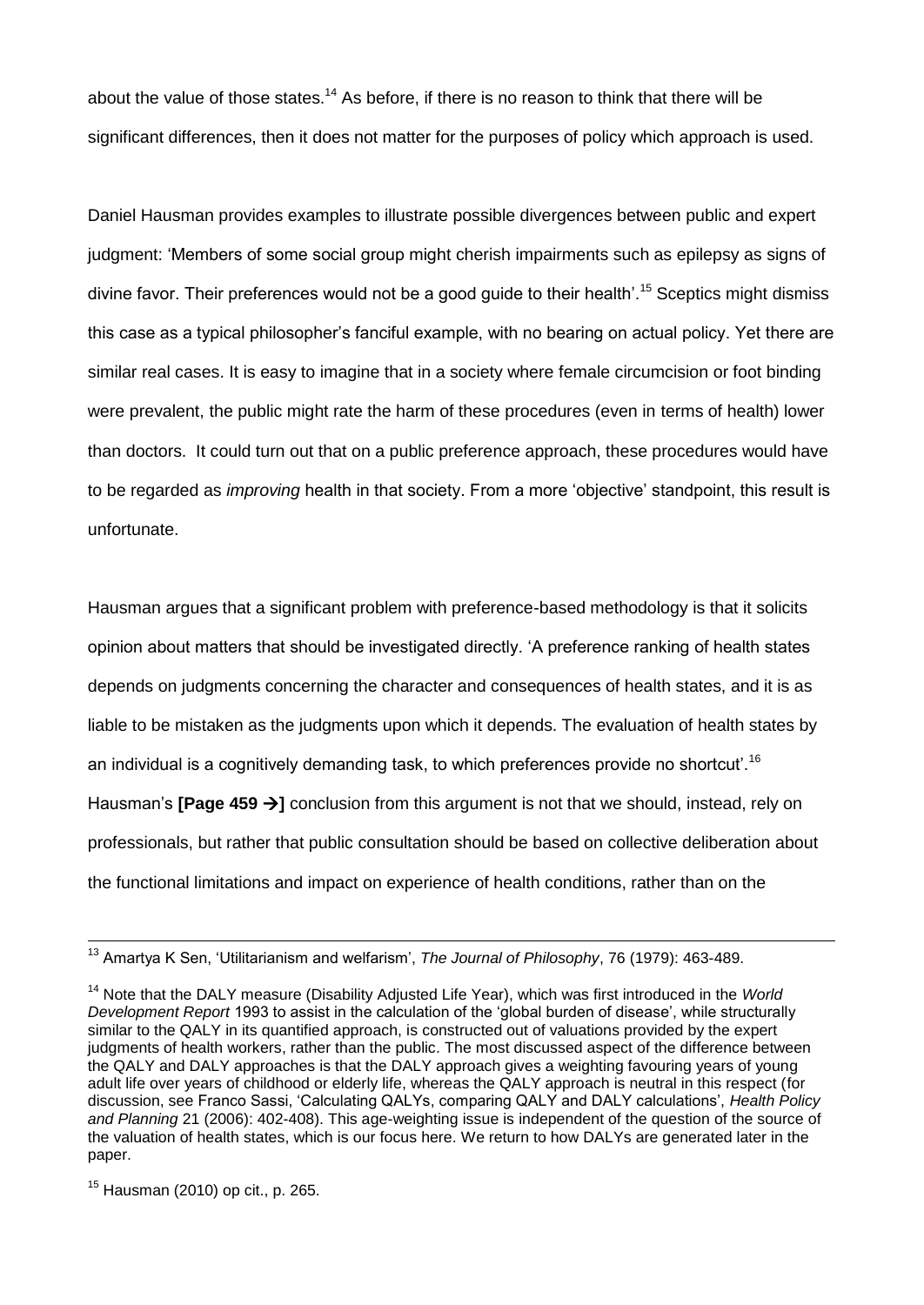aggregation of individuals' preferences. In the terms of this paper, Hausman's view can, in part, be described as advocating public and patient deliberation on capabilities. Yet in a society in which foot binding is widespread, for example, it is not obvious that public joint deliberation on capabilities will fare any better than individualistic preference elicitation.

Of course, we should not suppose that professionals will, in every case, transcend their cultural circumstances to deliver an 'objective' scientific judgement. A Catholic doctor might refuse to perform an abortion or a Jewish doctor overstate the health benefits of male circumcision. Nonetheless in general one would expect some divergence between public and expert judgment on some health-related matters, whether the public is deliberating individually or together, or expressing its preferences or its assessment of capabilities.

Aside from the admittedly important 'cultural' cases such as foot binding and female circumcision, some studies suggest doctors tend to give lower values than the public in ranking some diseases.<sup>17</sup> Other studies show differences in both directions. One pilot study, for example, found that doctors regarded schizophrenia less seriously than the general public, while at the same time placing greater weight on the adverse side-effects of treatment.<sup>18</sup>

It is plausible to explain these discrepancies in terms of the difference in expertise of the consultees: as Hausman says, the judgment of health states is a cognitively demanding task, and members of the public are not especially informed about these states. Is the solution, then, to provide the public with all relevant details about various health states before they are asked to express their preferences? Once they are fully informed, one might think, their preferences will

<sup>&</sup>lt;sup>16</sup> Hausman ibid p. 272.

 $17$  C.J.L Murray, and A.D. Lopez, 'The global burden of disease: a comprehensive assessment of mortality and disability from diseases, injuries, and risk factors in 1990 and projected to 2020', *Global Burden of Disease and Injury Series Volume 1* (Cambridge MA, Harvard School of Public Health/WHO/World Bank, 1996), p.30.

<sup>&</sup>lt;sup>18</sup> Tina T. Lee, Jennifer K. Ziegler, Roger Sommi, Catherine Sugar, Ramy Mahmoud and Leslie A. Lenert, 'Comparison of preferences for health outcomes in schizophrenia among stakeholder groups', *Journal of Psychiatric Research*, 34 (2000): 201-210.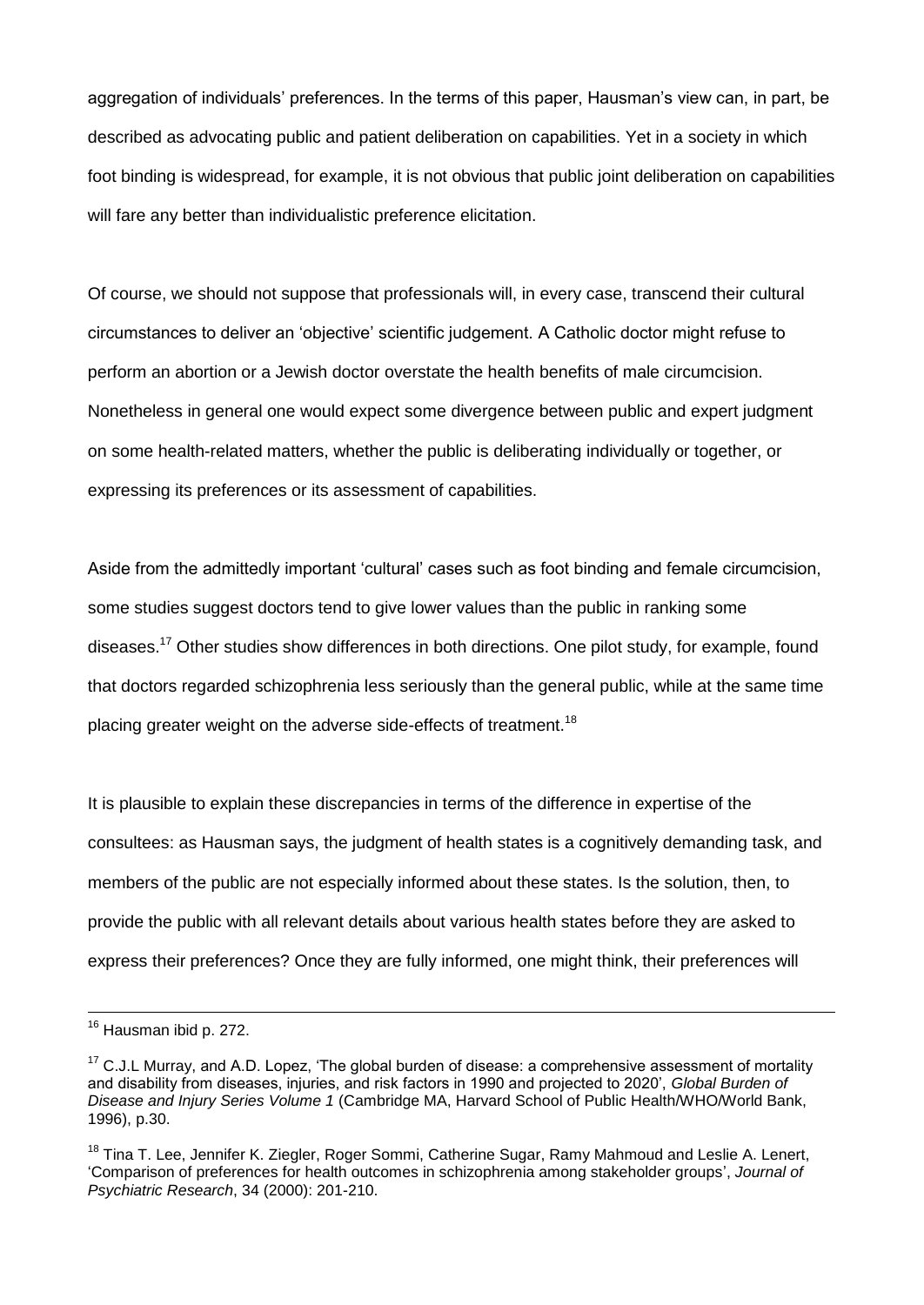better match the judgements of professionals. But this may be too optimistic: we cannot assume that members of the public will absorb information easily, or be disposed to believe it if it goes against their long held beliefs, or to use it judiciously even if they accept it. Indeed some data suggest that, surprisingly, when the public is 'informed', its estimates of utility fall even further below those of their doctors.<sup>19</sup>

## **4. Patient experience versus professional judgment of capability**

In this section we explore the possible divergence between doctor and patient perspectives on health. This is a familiar phenomenon in everyday life, and formal studies confirm it. For example, Jachuk et al. compared assessments of the quality of life of patients undergoing antihypertensive treatment from three groups of people: the patients themselves, their companions, and their doctors. The patients' rating was lower than the doctors and the authors, rather dismissively, suggest that one reason for this may be the patients' 'lack of insight into their own problems'.<sup>20</sup>

As one might predict, where differences are found between doctors' and patients' views of various health states and medical interventions, they suggest that patients are more concerned with the illness experience, while doctors pay more attention to physiological impairment. In the treatment of arthritis, for example, one study showed that doctors thought joint replacements were the closest thing to a 'cure', while patients were less enthusiastic and preferred to try other less invasive treatments.<sup>21</sup> Furthermore, over time doctors will see certain aspects of health conditions as 'normal' within a patient population since they see them all the time. This sometimes specifically includes pain to which they become desensitized.<sup>22</sup>

 $19$  Murry and Lopez, (1996) op. cit., p.30.

 $20$  S.J. Jachuck, H. Brierley, S. Jachuck, S and P. Willcox, 'The effect of hypertensive drugs on the quality of life', *Journal of the Royal College of General Practitioners*, 32 (1982): 103–105.

**<sup>21</sup>** B.L. Lambert, D.N. Butin, D. Moran, S.Z. Zhao, B.C. Carr, C. Chen, and F.J. Kizis, 'Arthritis care: comparison of physicians' and patients' views', *Seminars in Arthritis and Rheumatism*, 30 (2000): 100-10.

 $22$  Ruth Richardson, 'A necessary inhumanity?' Medical Humanities 26 (2000):104-106.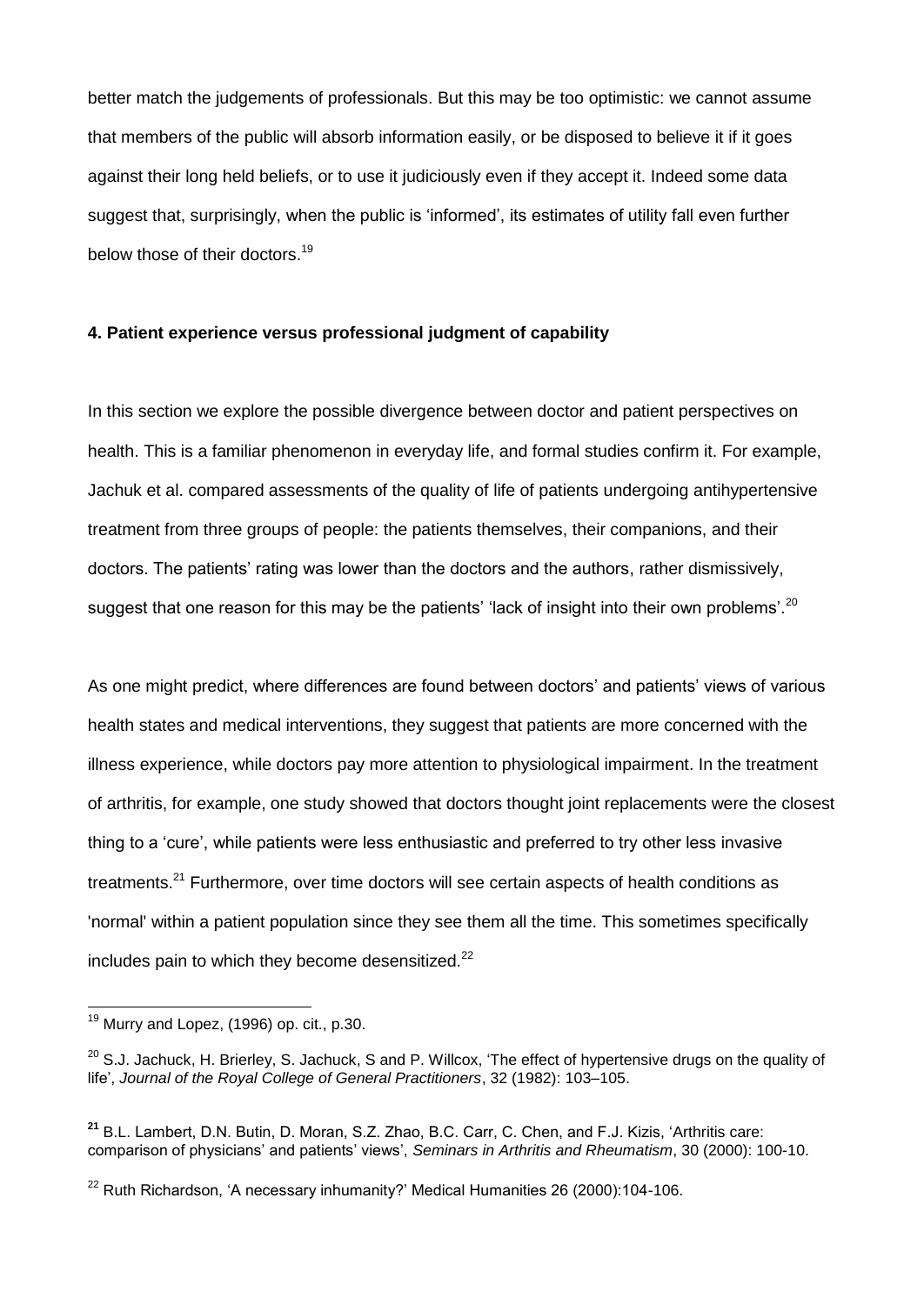The growing body of 'illness literature' lends qualitative support to this divergence. Arthur Frank recounts his experiences of heart attack and cancer, and laments the narrow focus of most physicians.<sup>23</sup> This raises the difficult question, of course, of precisely what an experience-based approach should include; but even with quite a restricted definition, it is clear from numerous patient's accounts that their sense of what matters is frequently quite different from their doctor's.

As we saw earlier, the divergence between the experience and capability perspectives shows up in cases of disability (such as blindness, deafness or paraplegia). These obviously limit capability, but they do not always affect patients' reports of their happiness. The choice of one of these approaches rather than the other in these cases makes a significant difference to the evaluation of the relevant medical interventions. Another type of case where divergence will show up is where subjective **[Page 460 ]** experience is poor, even though the patient's other functionings are not impaired: clinical depression and chronic fatigue are examples of this type.

### **5. Are Any of the Perspectives Dispensable?**

<u>.</u>

We have examined some cases where the perspectives of the general public, patients and professionals differ, and it is also clear that judgments based on preferences, experiences and capabilities will sometimes diverge. The next question to consider is whether any of these perspectives can be dismissed. Is each of them strictly relevant to the formulation of health policy?

It would seem perverse to think that policy makers could dismiss as irrelevant either the perspective of patients, or that of professionals (especially doctors). Patients indisputably possess some special knowledge: of how things feel, and how a health condition impacts on life. Doctors also have special knowledge: of clinical evidence, and of how the body works. Health states are not just a matter of present experience; in many cases they also determine the future. Just as an

<sup>23</sup> Arthur Frank, *At the Will of the Body: Reflections on Illness* (Boston: Mariner Books, 2002).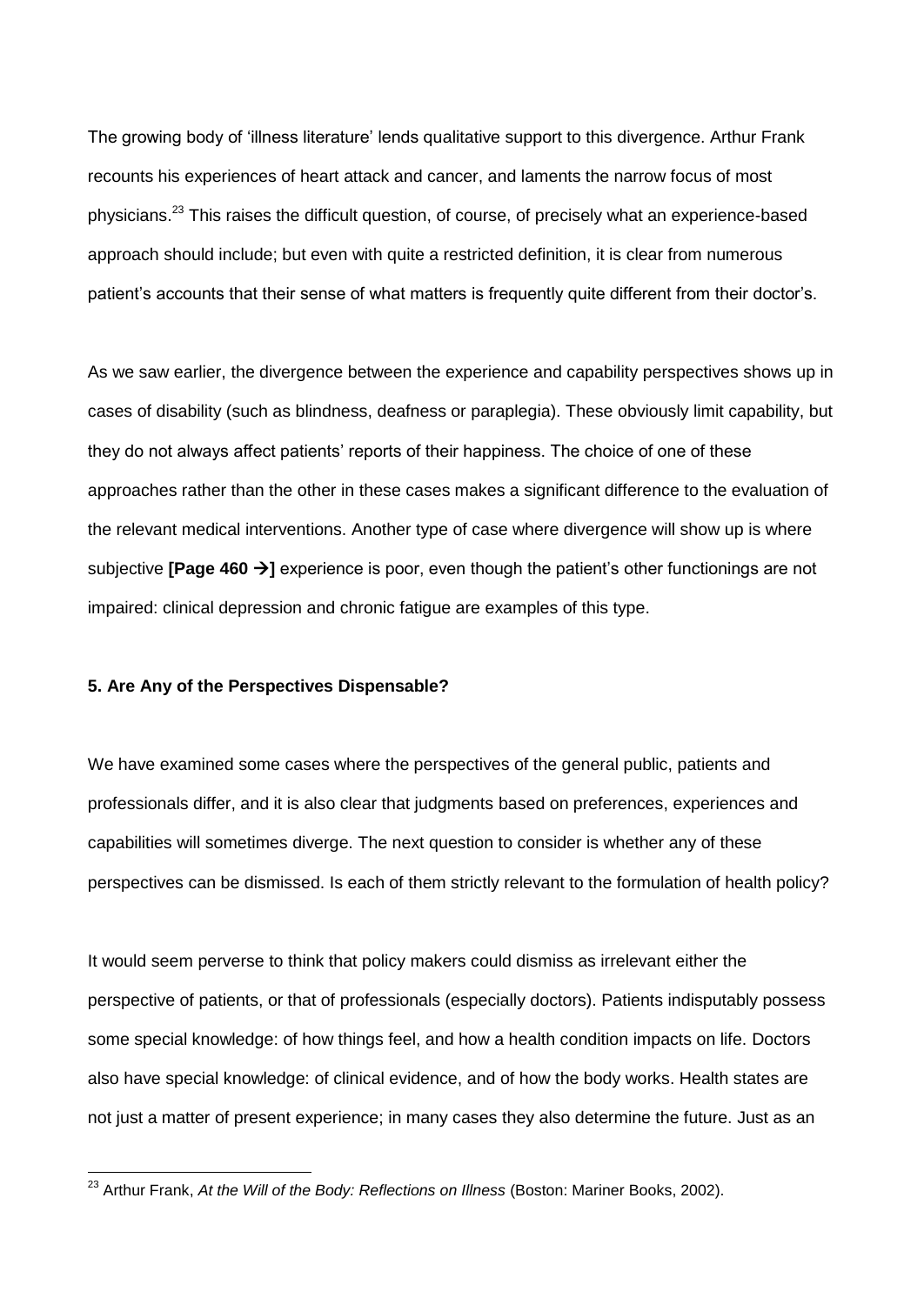engineer can point to risks and stresses within a system, which may not be having any present impact, so too can doctors. Medical expertise includes the range of future health possibilities and probabilities, such as whether a condition may deteriorate or create new needs in the future.

If the perspectives of patient and doctor are both valuable for their particular insights, it is less easy to see why this should also be true of the general public. Why should we think the public perspective important, if it lacks both experience and knowledge? It is ironic that current measures rely almost exclusively on eliciting the preferences of the public, when intuitively it seems to be the least authoritative group. There are at least two important questions here. First, does the public have any special insight relevant to the evaluation of health interventions? Second, is there any reason to take their views seriously, even if they lack special insight?

To start with the first question, there is no doubt that the public understanding of what it is like to live with a condition is often poor. Where the divergence between the public's and the patient's view can be explained by such ignorance, there is good reason to dismiss the public view. In the cases of mental illness and chronic pain, for example, the patient perspective, whether experience or preference based, tends to rate these conditions as more severe than the public preference approach. The public perspective can be assumed to be 'ignorant' here, as thankfully only a minority of people experience serious mental illness, or chronic pain (indeed it is often claimed that human beings have a poor memory for pain). In this case there seems no reason to retain the public perspective; indeed, one would expect a member of public to 'correct' her view in the light of further knowledge about the experience of these conditions.

Yet, in other cases it is plausible to think disagreement can survive the acquisition of more knowledge about patient experience. One might become aware, for example, of the success with which many patients adapt to restrictions on their mobility, without this affecting her own strong preference not to lose her own mobility. Such concern can be psychologically robust, even in the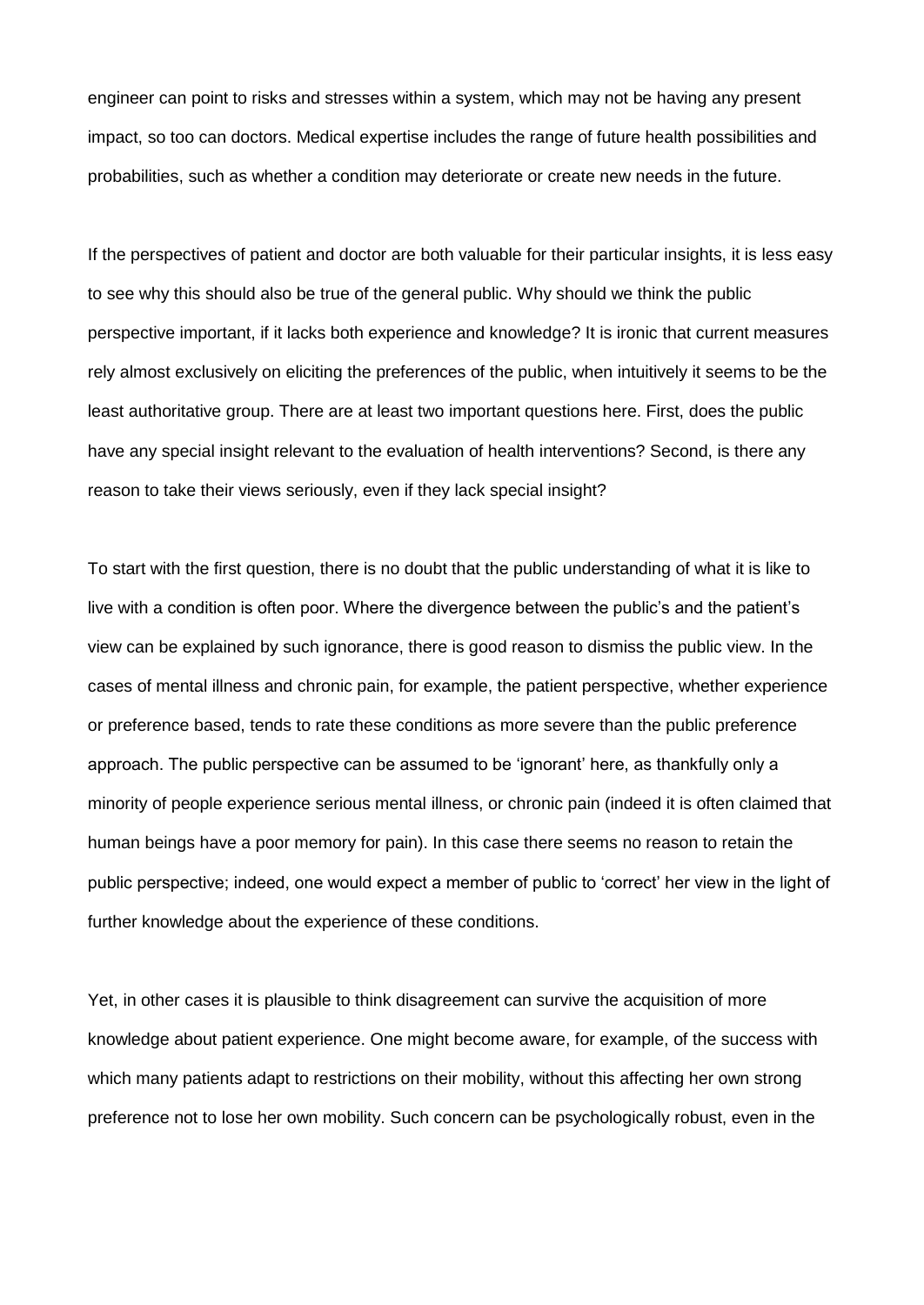face of full information.<sup>24</sup>

This divergence might reflect the public's view that, for some health conditions, patient experience does not capture everything important. From an external point of view one can have reason to value some conditions above others even if they are not correlated with greater subjective wellbeing. As in the 'happy slave' case, the existence of choice, freedom and opportunity seems to matter. Physical immobility reduces one's set of options and even if this still leaves enough scope to lead as satisfying as life as one might have done otherwise, people will in advance usually prefer not to have their options reduced. One's range of choice seems *itself* to be of value and, furthermore, individuals know that they have chosen their present options in the light of the constraints obtaining at that time. Even if they know that they could be satisfied with another (narrower) set of options, from their present point of view that set will appear second best. However 'complete' an adapted life may be in terms of experience, it may still be second best from the point of view of preference.

Thus an awareness of patients' adaptive abilities, and a degree of scepticism about the patient's perspective both appear to be warranted: the public preference view has a claim to be retained insofar as it expresses something important that the 'adapted' perspective overlooks.

Another factor often cited in the explanation of the divergence between public and patient perspectives is fear. As Dolan and White point out, public health is not only concerned with health states, but also with anxiety *about* health states (which also affects other aspects of individual wellbeing, and shows up in such things as consumption patterns).  $25$  The studies reporting public preference against physical immobility relative to other conditions do not seek to explain the results, but we might speculate that the prospect of major disability arouses great fear. For some people the fear of illness **[Page 461 ]** goes well beyond concern about the intrinsic nature of the

 $24$  Peter Ubel, et al (2003), op cit.

<sup>&</sup>lt;sup>25</sup> Paul Dolan and Matthew White, 'How can measures of subjective well-being be used to inform public policy?', *Perspectives on Psychological Science* 2 (2007): 71-85.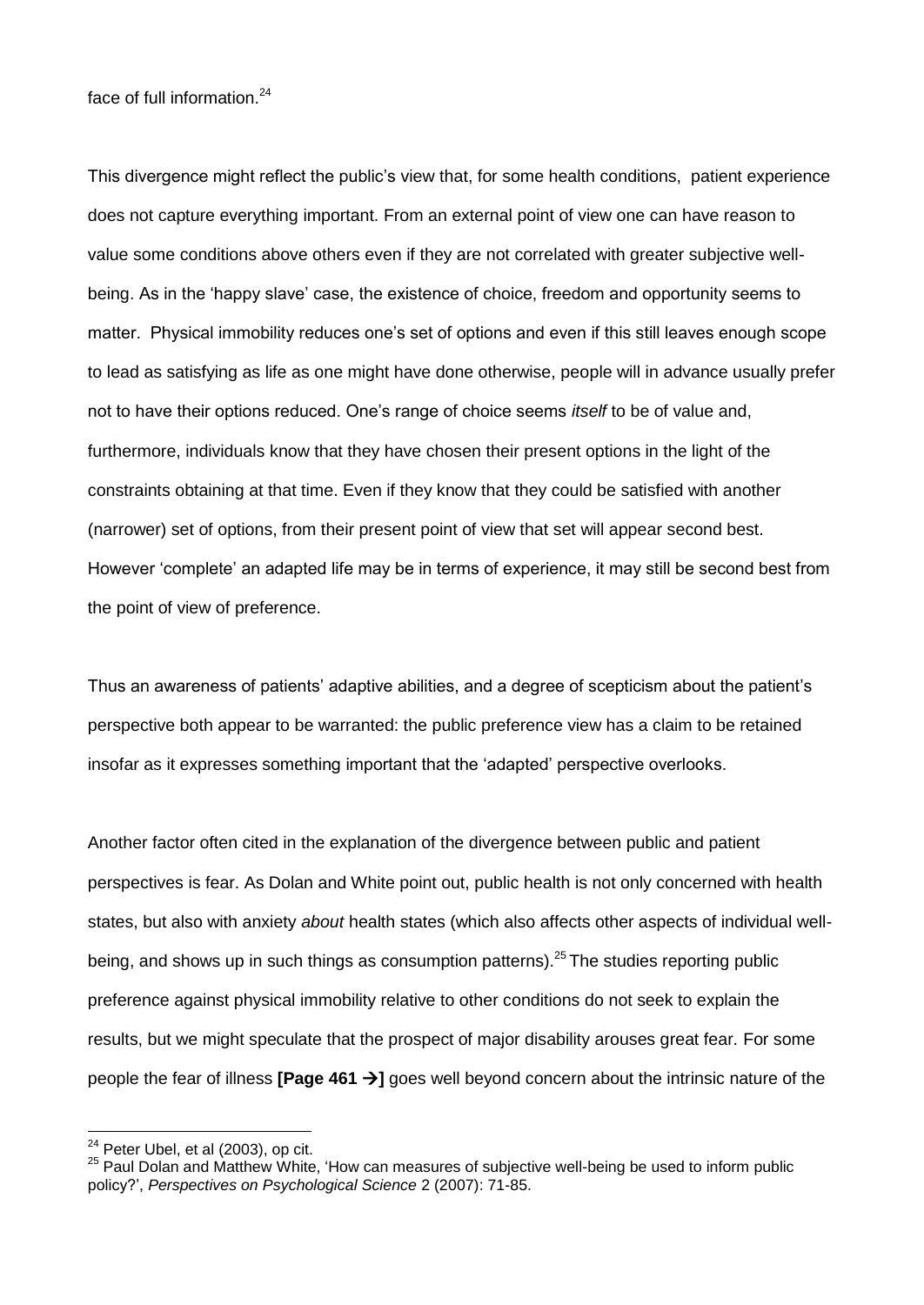condition, and includes concerns such as the response of other people.<sup>26</sup>

One response to the impact of prospective anxiety is to point out that it is not itself part of the health state that policy makers are attempting to measure: 'accounting for fear is quite separate from accounting for the real losses from a given health state'.<sup>27</sup> But it does not necessarily follow that one should discount it; after all, fear/anxiety is a dimension of health (and included on the EQ-5D scale) and, especially in its consequences on health-related behaviour, it can become relevant to health policy. It is worth noting too that, from the start, an argument used in favour of establishing the UK NHS was that it would reduce the anxiety attaching to illness, and especially people's associated 'money worries'.<sup>28</sup>

Finally, we need to consider whether, even if the public perspective does not provide any special insight, nevertheless, there might be reason to give it weight. A point often raised is that in a tax or insurance system of health, the people paying for health care are ordinary citizens, many of whom do not fall seriously ill. It might be claimed that those who pay have a right to determine how their money is spent.<sup>29</sup> Yet, as Nord argues, it seems wrong for policy makers to respect the views of the general population where they are based on beliefs that are demonstrably false.<sup>30</sup> Arguably, the political concern about how the public likes to see its money spent should not impinge on the empirical question of how best to measure the benefits of health interventions.

<sup>&</sup>lt;sup>26</sup> Not all of these concerns are 'irrational'. Sarah Anderson reports that one of the hardest aspects of losing an arm is coping with other people's attitudes towards her disability. Sarah Anderson, *Halfway to Venus* (London: Umbrella Books, 2008)

 $27$  Dolan and White (2007) op cit. p. 372.

<sup>28</sup> Aneurin Bevan, *In Place Of Fear* **(**London: Macgibbon & Kee, 1961).

<sup>&</sup>lt;sup>29</sup> The Panel on Cost Effectiveness in Health and Medicine, convened by the Department of Health and Human Services to improve standardisation of cost-effectiveness methods in health care, recommended the resource decisions reflect the costs and effects of interventions to all members of society and concluded that policy makers should approach a representative sample of informed members of the community. M.R. Gold., J.E. Siegel, L.B. Russell, and M.C. Weinstein, *Cost Effectiveness in Health and Medicine*, (New York: Oxford University Press, 1966), p. 425.

<sup>30</sup> Eric Nord, *Cost-Value Analysis in Health Care*, (Cambridge: Cambridge University Press, 1999) p. 88.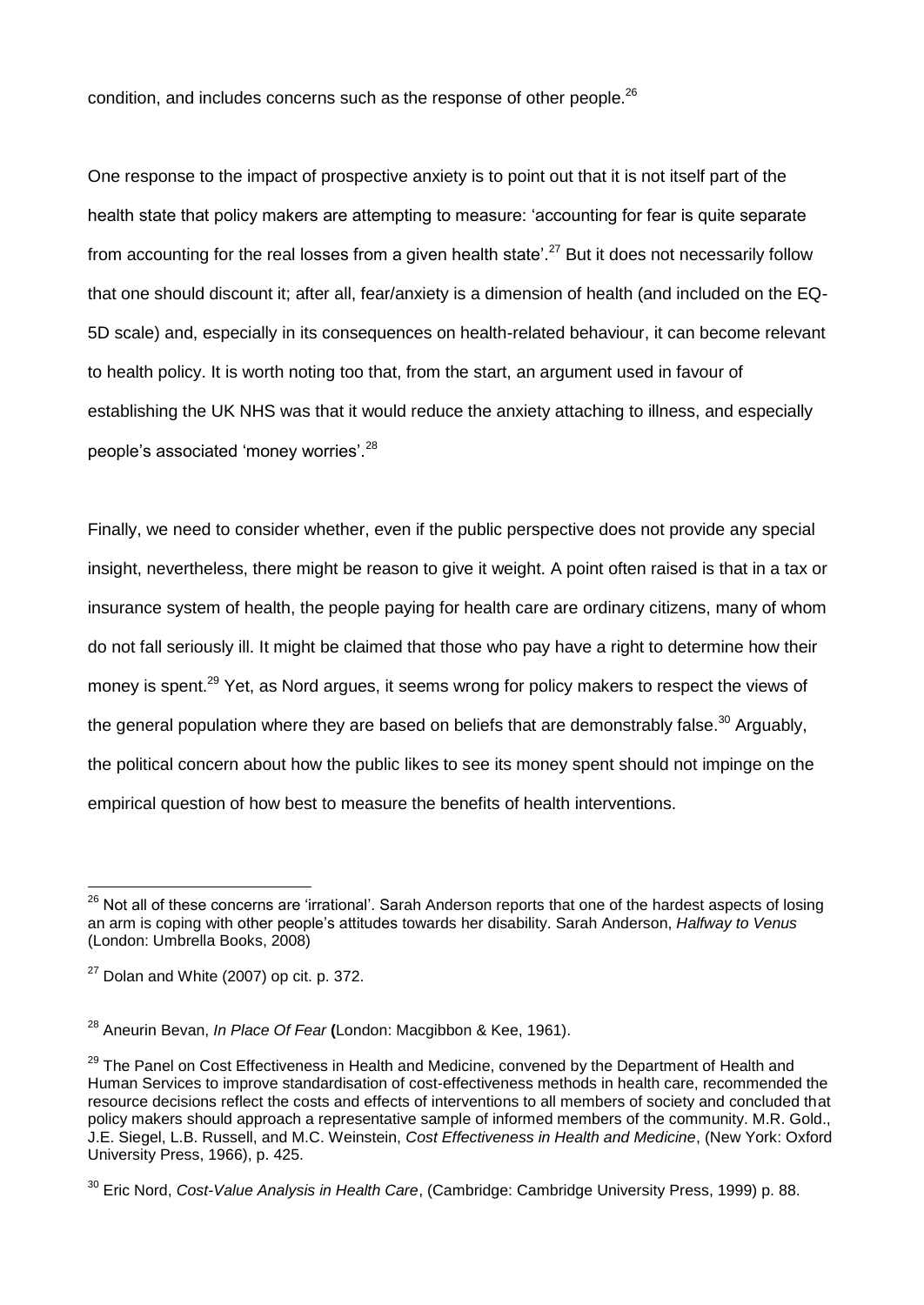### **5. Reconciling these approaches?**

1

It seems that there is something to be said in favour of each of public preference, patient experience and professional assessment of capabilities (as well as other perspectives we have touched on, such as public deliberation about capabilities). How, then, should we respond in specific cases of divergence? Each perspective has advantages and disadvantages; if none can be ignored, yet - for the same reason - none can be chosen as the only approach to evaluation, the obvious thought is that we should try to include all of them.

Despite the differences between the approaches, there is some promising common ground. To see this, let us assume, for example, that one is persuaded of the capability approach and attempts to think through how it may be implemented. In the standard philosophical presentation of the capability approach it is, of course, necessary to make a list of relevant capabilities. For most philosophers 'health' is itself merely a single category of capabilities, among many others, such as affiliation, control over the environment, and emotional well-being, which form part of a list that is either open-ended, as in Sen<sup>31</sup> or determinate, as in Nussbaum.<sup>32</sup> Hence a health capability approach will need a more fine-grained list of health related capabilities. Furthermore, it is typically part of the philosophical understanding of the capability approach that the different capabilities are, in some respects, incommensurable, at least in the sense that lack of one capability cannot always be compensated for by more of another. If this feature is retained then the capability approach immediately disqualifies itself as a possible basis for assisting decision making between scarce resources in health care, insofar as such decisions require quantitative comparisons. Of course, that could be a reason for a very radical change of methodology, but as long as we remain within existing frameworks what will be needed is not so much an application of the capability approach as a modification.

<sup>31</sup> Amartya K. Sen, *Inequality Re-Examined* (Oxford: Oxford University Press, 1992), *Development as Freedom* (Oxford: Oxford University Press, 1999).

<sup>32</sup> Martha Nussbaum, *Women and Human Development* (Cambridge: Cambridge University Press, 2000).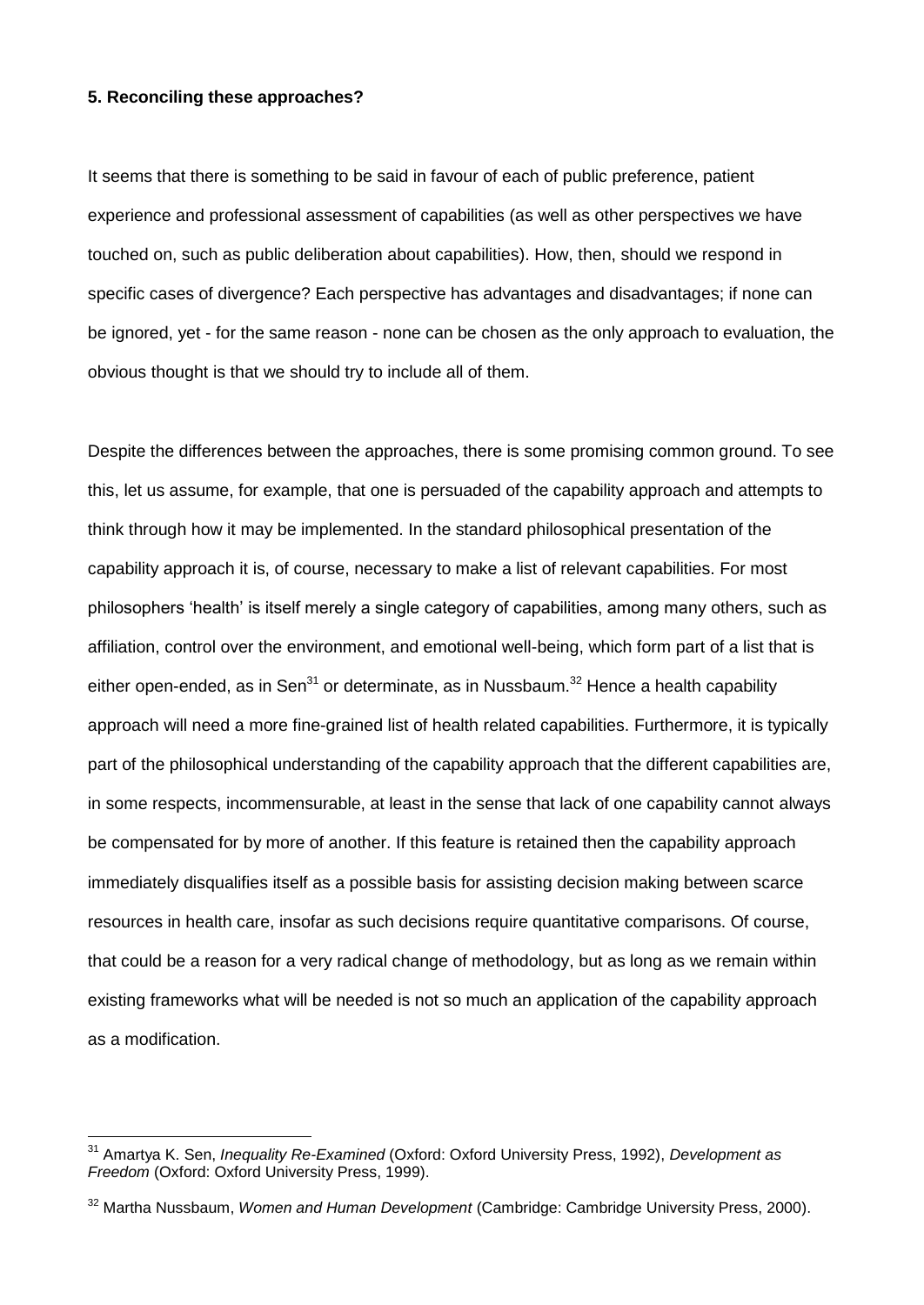How might that modification go? First a particular list of 'health capabilities' will be needed, and second, the elements on that list will have to be given values. But, in fact, the standard methodology – the EQ-5D scheme – does exactly this. As we noted that scheme analyses health into three levels of severity along the five dimensions of health: 'mobility'; 'self-care'; 'usual activities'; 'pain/discomfort'; and 'anxiety/depression'. While the primary motivation for analyzing health into five dimensions is not an explicit endorsement of the capability approach but for pragmatic or instrumental reasons (indeed devices like EQ-5D are referred to as 'instruments'), nevertheless, if we are looking for a health-related capability account that can actually be used to inform resource allocation decisions, something like the EQ-5D scale, even though it is some distance from a pure capability measure, is not a bad starting point.  $33$ 

## **[Page 462 ]**

1

The next step, however, is to consider how those points on the matrix are to be valued. Although the standard methodology currently bases valuation on public preferences, the capability methodology typically (although not exclusively) consults professionals, to evaluate health states. The difference between the professional and public perspectives, we saw, can depend on a number of factors, such as the level of professional knowledge, as well as differing judgments about what is important about health. But it appears that the capability approach can use the health dimensions set out in EQ-5D as the basis for creating its own 'instrument' where valuations of dimensions are supplied by doctors.

And, indeed, we can also see that not only can the public preference, and professional capability perspectives use the EQ-5D instrument, so can the experience perspective. The five dimensions of EQ-5D are all either aspects of a patient's experience, or will affect their experience, and so a patient can give valuations to each dimension, by considering what trade-offs between different experiences he or she would be prepared to make. It seems, on the evidence considered so far,

 $33$  Cookson (2005) op cit. It should be noted that many health capability theorists would not accept this proposal, seeing the capability approach as incompatible with straightforward quantitative assessment, and therefore resisting this simplifying move. See for example Jennifer Prah Ruger, (2010) op cit.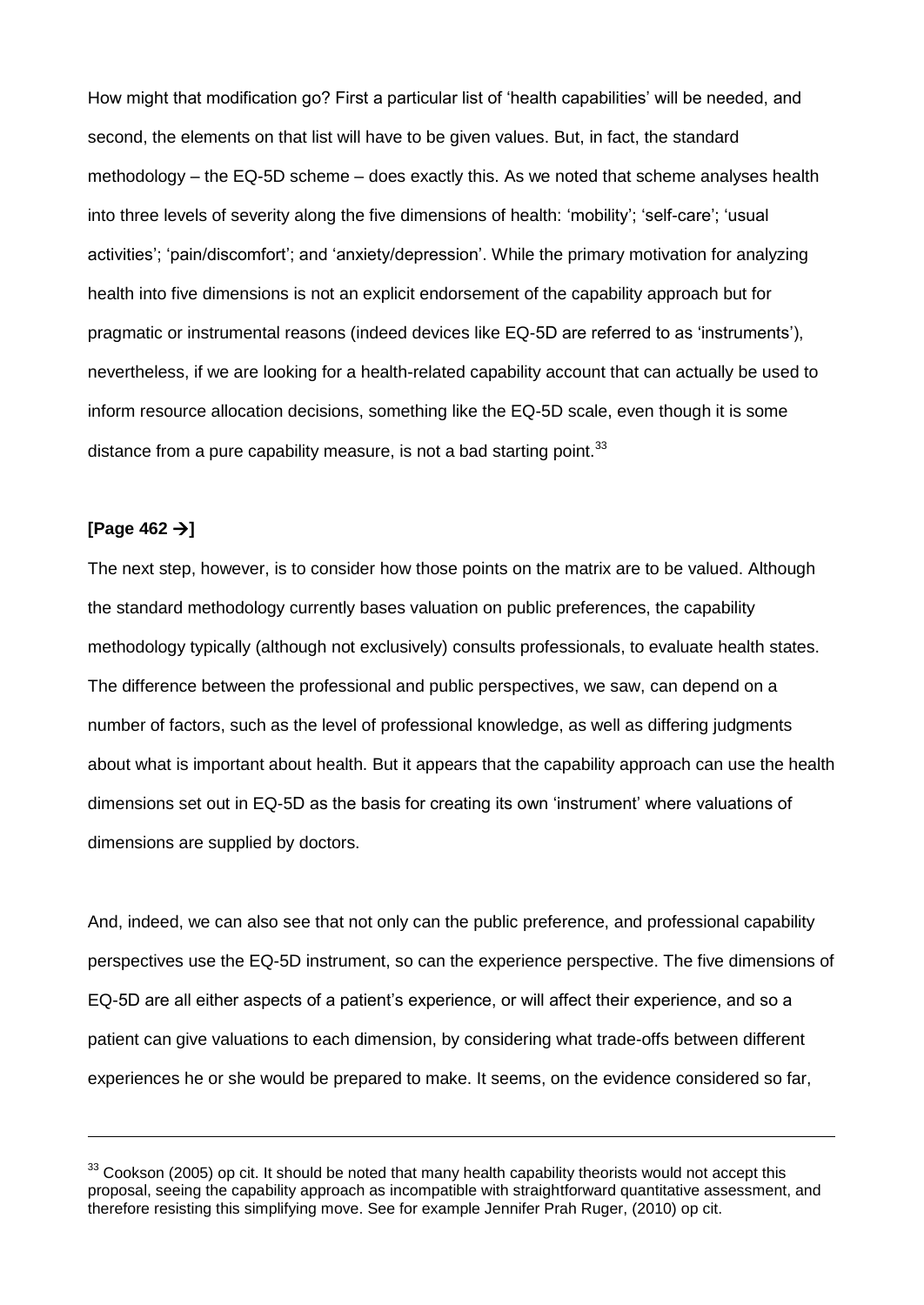that patients will consider the dimensions of 'mobility' and 'usual activities' less serious relative to their valuation of 'pain/discomfort' and 'anxiety/depression' than members of the public and at least some professionals. (It is unclear how 'self-care' would be rated.)

In sum, there can be broad agreement about analyzing health states in terms of the EQ-5D instrument, whether one starts from a commitment to preferences, experience or capabilities. However, when it comes to putting weights on the different dimensions, it seems likely that the different perspectives of public, patient and professional will generate different judgments, at least sometimes. In practice, then, we may find ourselves with cases where there is convergence between all three groups' approaches to valuation, cases where two converge and one is out of step, and - theoretically at least - cases where the three groups give three different judgments. So, while we cannot dispense with any of the three perspectives entirely, we do have a way of drawing them into a single framework, within which we can theorize the differences.

It looks then as if the different approaches to measurement can agree that the EQ-5D captures the important dimensions of health, but will differ in their final judgements about the value of different health states. And, as we have noted, this disagreement has serious consequences for priority setting. How, then, do we reduce disagreement?

In principle, we can divide cases into those where one (or more) perspective is mistaken in some way, and deserves to be removed or modified, and those where each are valid and reflect an understandable difference of assessment. So, for example, it may be that patients sometimes 'over-adapt' to their condition, and at least some adjustment should be made to their valuations. Equally, professionals and members of the public may lack experience of the phenomenology of a condition, and as a result become over-optimistic in their assessments. In other cases patient experience and professional evaluation may simply emphasise different aspects of a condition in different ways. In practice, therefore, we are left with two questions. First, how can we decide whether a divergent perspective is what we can call legitimate (in the sense of not being based on faulty reasoning), and second, how do we deal with divergent legitimate perspectives?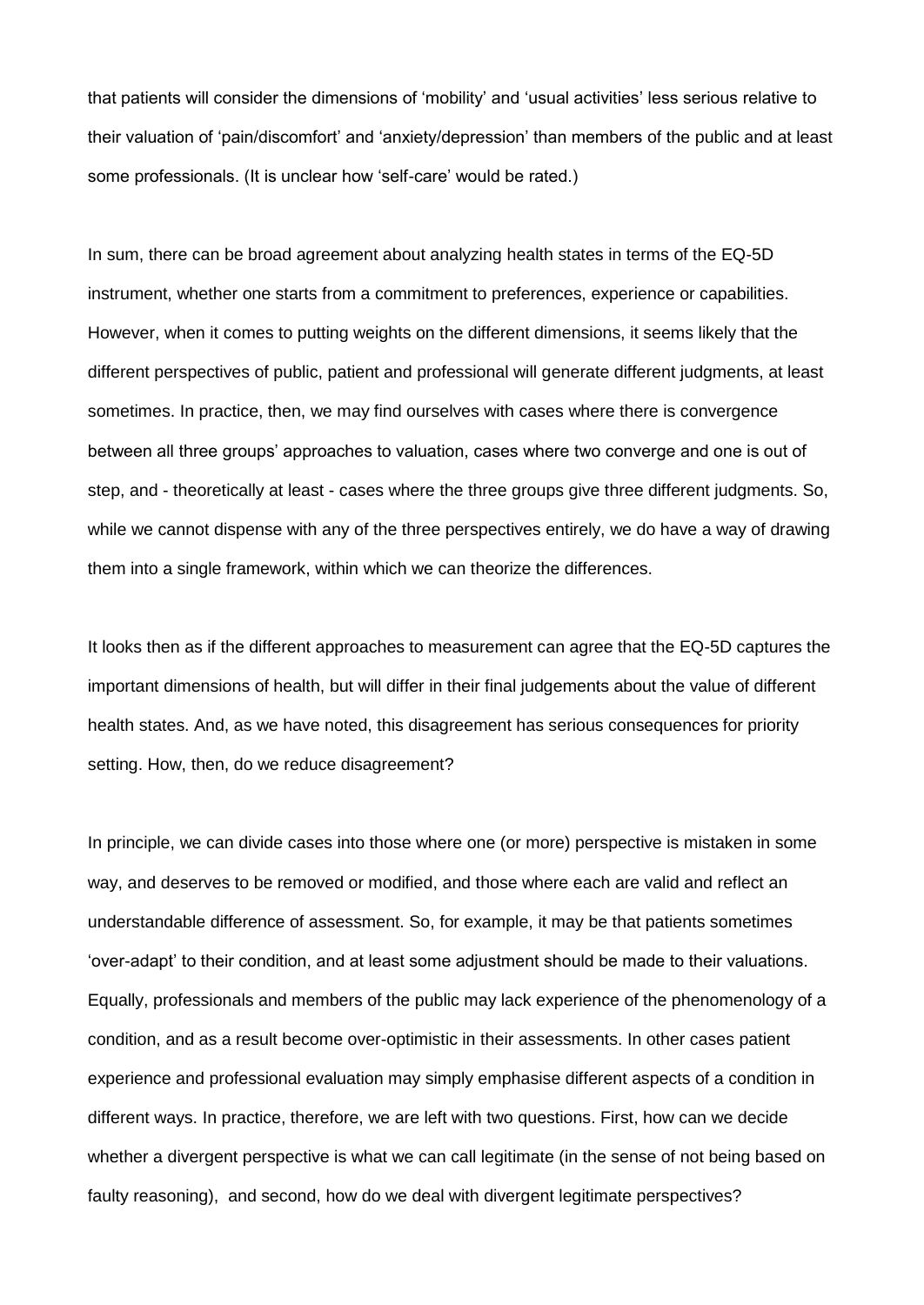To the first question it would be tempting to try to seek an epistemological principle that would rule out illegitimate assessments. However it is unlikely that any such principle could be found, or, at least, command general assent. Nevertheless there will be what we might think of as 'warning signs': the possibility that a perspective may be based on over-adaptation or ignorance. How, then, do we move from here? To avoid arbitrarily privileging of one group over another, or simple averaging, which has no apparent theoretical justification, we propose, in effect, bringing representatives of all three groups together and shutting them in a room to deliberate until a consensus is somehow reached.

Indeed this is roughly what the DALY (disability adjusted life year) methodology already does, or at least simulates .<sup>34</sup> In calibrating values for the DALY WHO convened an 'expert panel' comprising health care providers. However, they did so not because they could give more 'objective' values of capability (although they do try to come up with such a set) but to save time educating others such as patients and the public on how to do the trade-offs. They thought that an educated public could have derived a similar set of valuations just as well and they were especially keen to establish a set of common values which could be used across different cultural settings. The healthcare providers were also explicitly instructed to take different perspectives (including the patient's and the public's) and to reconcile any differences before giving an answer just in order to reach a consensus on common values which is presumed to be an objective indicator of 'social preferences' or what the average individual would prefer. This may combine and so hide all sorts of differences between experience, preference and capability measures, and could result in an ad hoc and unclear combination of perspectives, or alternatively, we hope, provide a model of a type of deliberative process.

## **[Page 463 ]**

 $34$  See footnote 14. Indeed Murray and Acharya themselves point out the similarities between the DALY and capability approach, C.J. Murray and A.K. Acharya, 'Understanding DALYs', *Journal of Health Economics* 16 (1997), pp. 703-730, 723-4.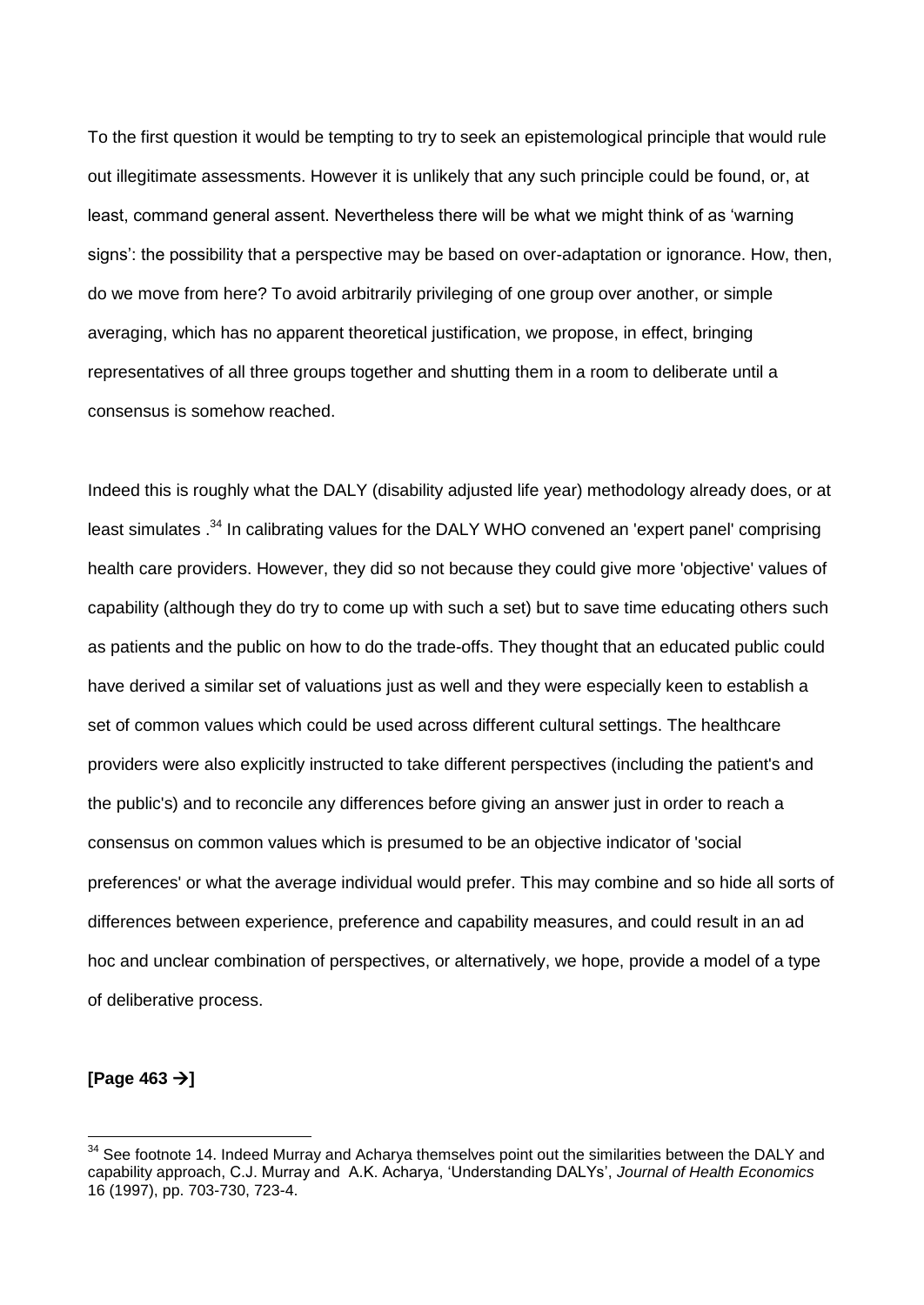While the DALY is too crude, in making too few distinctions, to use in health priority setting (as distinct from estimating the global burden of disease) its deliberative basis is very useful. Our modification, however, is to reserve deliberation for a second stage of assessment. That is, in a first stage the EQ-5D would be used to elicit separate QALY values from each of the public, patients and professionals according to variants of the standard methodology. If the resulting values are close, then no further work is needed. If, however, there are significant divergences, we recommend that a deliberative meeting is convened in which representatives of the three groups discuss and attempt to defend their reasons for valuing the states as they do. It is possible – this is an experimental question on which research is needed – that such deliberation can reduce disagreement. If it reduces it to manageable bounds then the problem is solved.

But suppose significant disagreement remains. This could either be because ignorance or overadaptation is so deep that it cannot be shifted, or because the different perspectives are each legitimate. In practice we cannot distinguish these cases if deliberation does not reduce disagreement. What should then be done? Our tentative proposal is that in the case of disagreement the lowest valuation should be used; i.e. the one that rates the health condition as most serious. A justification for this, at first sight, is 'consequence of error'. It is better to fund a treatment that should not be funded than to fail to fund a treatment that should be.

However, the picture is more complex. For if we are making allocations from a fixed budget then any decision to fund a contested treatment will draw resources away from elsewhere: in effect from treatments that would have been just on the threshold of cost-effectiveness if the new treatment had not been funded. If there are many contested treatments then, in effect, this could have a serious impact. However, this is always a problem when a decision is made to fund a new treatment: the money for that treatment must come from somewhere. Nevertheless, we feel that our proposal is the least imperfect way of dealing with disagreement. And it remains an empirical question how much disagreement will in fact remain after deliberation.

#### **6. Conclusion**